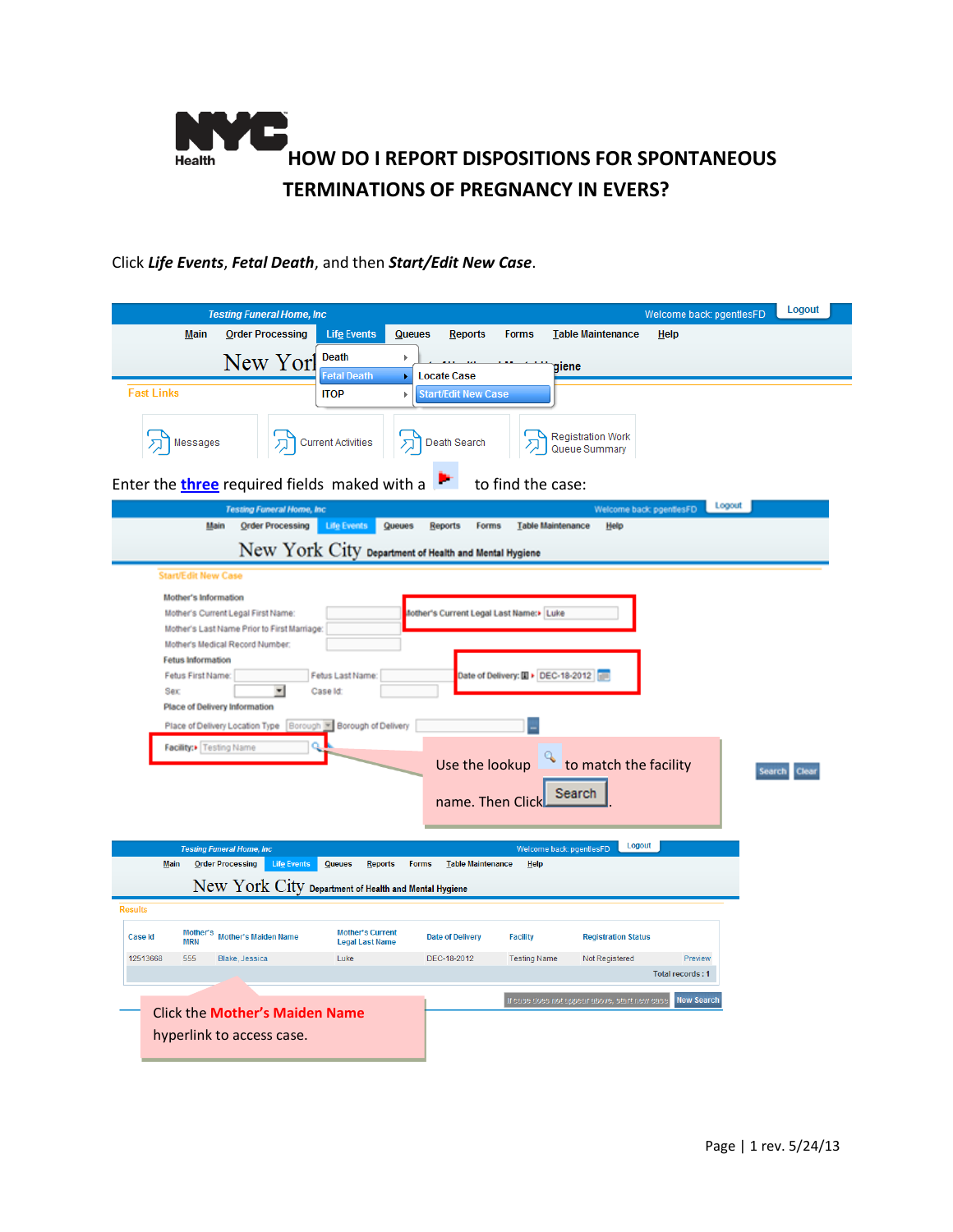| Windows Internet Explorer    |                                                                                                                                    |
|------------------------------|------------------------------------------------------------------------------------------------------------------------------------|
| പ                            | The case you have selected does not have a disposition owner. Press OK to assume disposition ownership or Cancel to return to list |
|                              | ОК<br>Cancel                                                                                                                       |
| Click OK to access the case. |                                                                                                                                    |

## Click **Disposition** to complete that section of the certificate

| <b>Festing Funeral Home, Inc.</b>                                                                                     |                                                                                                                                                                                                                                      |                                                                                                                                                                                                          | <b>Logout</b><br>Welcome back: pgentlesFD                              |  |
|-----------------------------------------------------------------------------------------------------------------------|--------------------------------------------------------------------------------------------------------------------------------------------------------------------------------------------------------------------------------------|----------------------------------------------------------------------------------------------------------------------------------------------------------------------------------------------------------|------------------------------------------------------------------------|--|
| <b>Order Processing</b><br><b>Main</b>                                                                                | <b>Life Events</b><br><b>Queues</b><br><b>Reports</b><br><b>Forms</b>                                                                                                                                                                | <b>Table Maintenance</b><br>Help                                                                                                                                                                         |                                                                        |  |
|                                                                                                                       | New York City Department of Health and Mental Hygiene                                                                                                                                                                                |                                                                                                                                                                                                          |                                                                        |  |
| <b>Fetal Death Registration Menu</b><br>Legal Information<br>Fetus<br><b>Disposition</b><br>AD.<br><b>Disposition</b> | 12513668 Medical Record Numbers: 555, : **** ****<br>/Medical Invalid/Disposition Invalid/Unsigned/Uncertified/Not Registered/Medical Pending/Disposition Pending<br>Fetus<br><b>Fetus Name (Optional)</b><br>No Given Name $\nabla$ | DEC-18-2012                                                                                                                                                                                              |                                                                        |  |
| <b>Other Links</b><br><b>Print Forms</b><br>Comments<br><b>Relinquish Case</b><br><b>Validate Registration</b>        | Middle<br>First<br>****<br>Date of Delivery <b>Deliver</b><br>DEC-18-2012   19 05 : 00   AM<br>$\overline{\phantom{a}}$                                                                                                              | Other Middle<br>Last<br>####<br><b>Sex</b><br>Female <b>v</b>                                                                                                                                            | <b>Suffix</b>                                                          |  |
|                                                                                                                       | Number delivered in this pregnancy<br>$\overline{\phantom{a}}$<br>Single<br>Obstetric Estimate of Gestation (completed weeks) 国<br>Application for disposition permit is required<br>25                                              | If more than one, number in order of delivery If more than one, number born alive<br>Not Applicable<br>$\overline{\phantom{m}}$<br>N/A<br>Does mother/parent request disposition<br>$\blacktriangledown$ |                                                                        |  |
|                                                                                                                       |                                                                                                                                                                                                                                      |                                                                                                                                                                                                          | <b>Validate Page</b><br><b>Next</b><br><b>Return</b><br>Save<br>l Clea |  |

Please Note: You can relinquish the Fetal Death Case by clicking on the **Relinquish Case** under Other Links.

|                                                                               | <b>Testing Funeral Home, Inc.</b>                                                                                                                                |                          |        |                                                                                                                                                                                 | Welcome back: pgentlesFD                                                                                    | Logout |        |
|-------------------------------------------------------------------------------|------------------------------------------------------------------------------------------------------------------------------------------------------------------|--------------------------|--------|---------------------------------------------------------------------------------------------------------------------------------------------------------------------------------|-------------------------------------------------------------------------------------------------------------|--------|--------|
| <b>Order Processing</b><br>Main                                               | <b>Life Events</b>                                                                                                                                               | Queues<br><b>Reports</b> | Forms  | <b>Table Maintenance</b>                                                                                                                                                        | Help                                                                                                        |        |        |
| New York City Department of Health and Mental Hygiene                         |                                                                                                                                                                  |                          |        |                                                                                                                                                                                 |                                                                                                             |        |        |
| <b>Fetal Death Registration Menu</b><br><b>Legal Information</b><br>Febus     | Fetus                                                                                                                                                            |                          |        | 12513668 Medical Record Numbers: 555, : **** **** DEC-18-2012                                                                                                                   | Medical Invalid/Disposition Invalid/Unsigned/Uncertified/Not Registered/Medical Pending/Disposition Pending |        |        |
| <b>Disposition</b><br>Disposition<br><b>Other Links</b><br><b>Print Forms</b> | Fetus Name (Optional)<br>No Given Name 回<br>First<br><b>SEES</b>                                                                                                 | Middle                   |        | Other Middle                                                                                                                                                                    | Last<br><b>HEER</b>                                                                                         | Suffix |        |
| <b>AMINIMUMS</b><br>Relinquish Case<br><b>TORONO INGUISTIORUM</b>             | Date of Delivery [8] Time<br>DEC-18-2012 05 : 00 AM                                                                                                              |                          | $\sim$ | Sex<br>Female V                                                                                                                                                                 |                                                                                                             |        |        |
|                                                                               | Number delivered in this pregnancy<br>Single<br>$\sim$<br>Obstetric Estimate of Gestation (completed weeks)<br>25 Application for disposition permit is required |                          |        | If more than one, number in order of delivery If more than one, number born alive<br>Not Applicable<br>N/A<br>$\vert \Psi \vert$<br>Does mother/parent request disposition<br>۳ |                                                                                                             |        |        |
|                                                                               |                                                                                                                                                                  |                          |        |                                                                                                                                                                                 | <b>Validate Page</b>                                                                                        |        | teturn |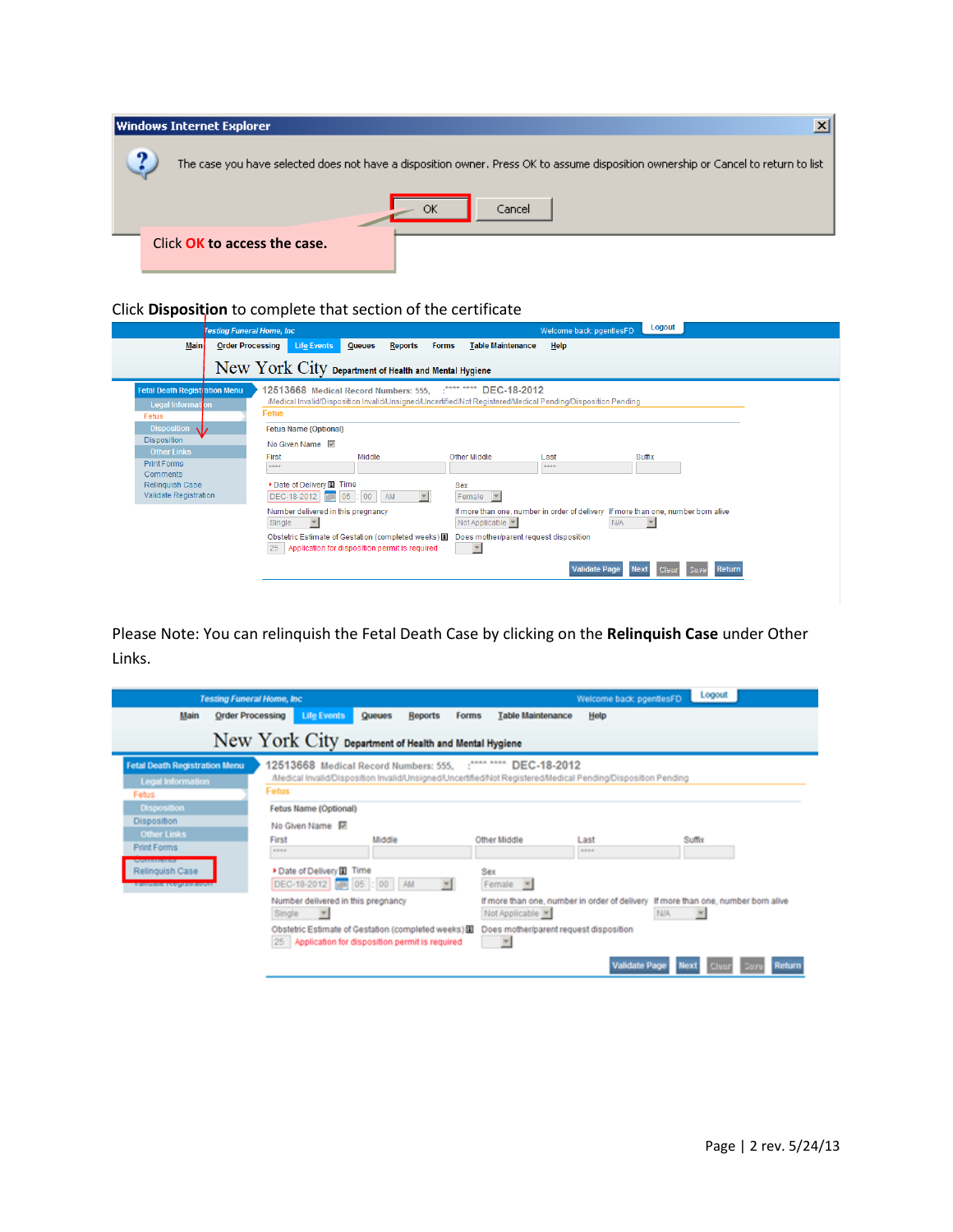Complete all items on the **Disposition** page, including **Method**, **Date** and **Place of Disposition.** 

| New York City Department of Health and Mental Hygiene                                                                                                                                                                                           |                                                                                                                                                                                                                                                                                                                                                                                                                                                                                                                |                                                                                                                                |                                                                                                                                                                                                               |  |  |  |
|-------------------------------------------------------------------------------------------------------------------------------------------------------------------------------------------------------------------------------------------------|----------------------------------------------------------------------------------------------------------------------------------------------------------------------------------------------------------------------------------------------------------------------------------------------------------------------------------------------------------------------------------------------------------------------------------------------------------------------------------------------------------------|--------------------------------------------------------------------------------------------------------------------------------|---------------------------------------------------------------------------------------------------------------------------------------------------------------------------------------------------------------|--|--|--|
| <b>Fetal Death Registration Menu</b><br><b>Legal Information</b><br>$\blacktriangleright$ Fetus<br><b>Disposition</b><br>Disposition<br><b>Other Links</b><br><b>Print Forms</b><br>Comments<br><b>Relinquish Case</b><br>Validate Registration | 12513668 Medical Record Numbers: 555,<br>/Medical Invalid/Disposition Invalid/Unsigned/Uncertified/Not Registered/Medical Pending/Disposition Pending<br><b>Disposition</b><br>Will medical institution be responsible for disposition permit? No<br>Method of disposition   Burial (Not Potter's Field)   Other Specify<br>DEC-20-2012<br>Date of disposition<br>Place of disposition $Q_{\Delta}$<br>Place of Disposition<br>All Souls Cemetery<br>City or Town<br><b>State</b><br>Pleasantville<br>New York | **** ****<br>DEC-18-2012<br>▼<br>Country<br><b>United States</b>                                                               |                                                                                                                                                                                                               |  |  |  |
|                                                                                                                                                                                                                                                 | Funeral Director Q<br><b>License Number</b><br>Lookup<br>Patricia Director<br>12345<br>First<br>Middle<br>Patricia<br>Funeral Home Q<br><b>Business Registration Number Lookup</b><br><b>Testing Funeral Home, Inc.</b><br>Pre<br><b>Street Number</b><br>Directional Street Name or PO Box, Rural Route, Etc<br>125<br>Worth<br><b>City or Town</b><br><b>State</b><br>New York<br>New York                                                                                                                   | Last<br>Director<br><b>Street</b><br>Designator<br><b>Street</b><br>Country<br><b>United States</b>                            | Suffix<br>Post<br>Apt#,<br>Directional<br>Suite #, etc<br>$\blacktriangledown$<br>204<br>$\overline{\mathbf{v}}$<br>Zip Code<br>10013                                                                         |  |  |  |
|                                                                                                                                                                                                                                                 | <b>Individual Authorizing Disposition</b><br>First<br>Middle<br>Mary<br>Relationship to Fetus   Mother<br>Other specify<br><b>Address</b><br>Pre<br><b>Street Number</b><br>Directional Street Name or PO Box, Rural Route, Etc.<br>Е<br>88<br>$\overline{\phantom{a}}$<br>89th<br>City or Town<br><b>State</b><br>Staten Island<br><b>New York</b>                                                                                                                                                            | Last<br>Luke<br><b>Street</b><br>Designator<br><b>Street</b><br>Country<br><b>United States</b><br><b>Click Validate Page.</b> | Suffix<br>Post<br>Apt#.<br>Directional Suite #, etc<br>$\blacktriangledown$<br>$\blacktriangledown$<br><b>8B</b><br>Zip Code<br>11226<br><b>Validate Page</b><br><b>Clear</b><br><b>Return</b><br><b>Save</b> |  |  |  |

The name of the **Individual Authorizing Disposition** is required in order to obtain the disposition permit.